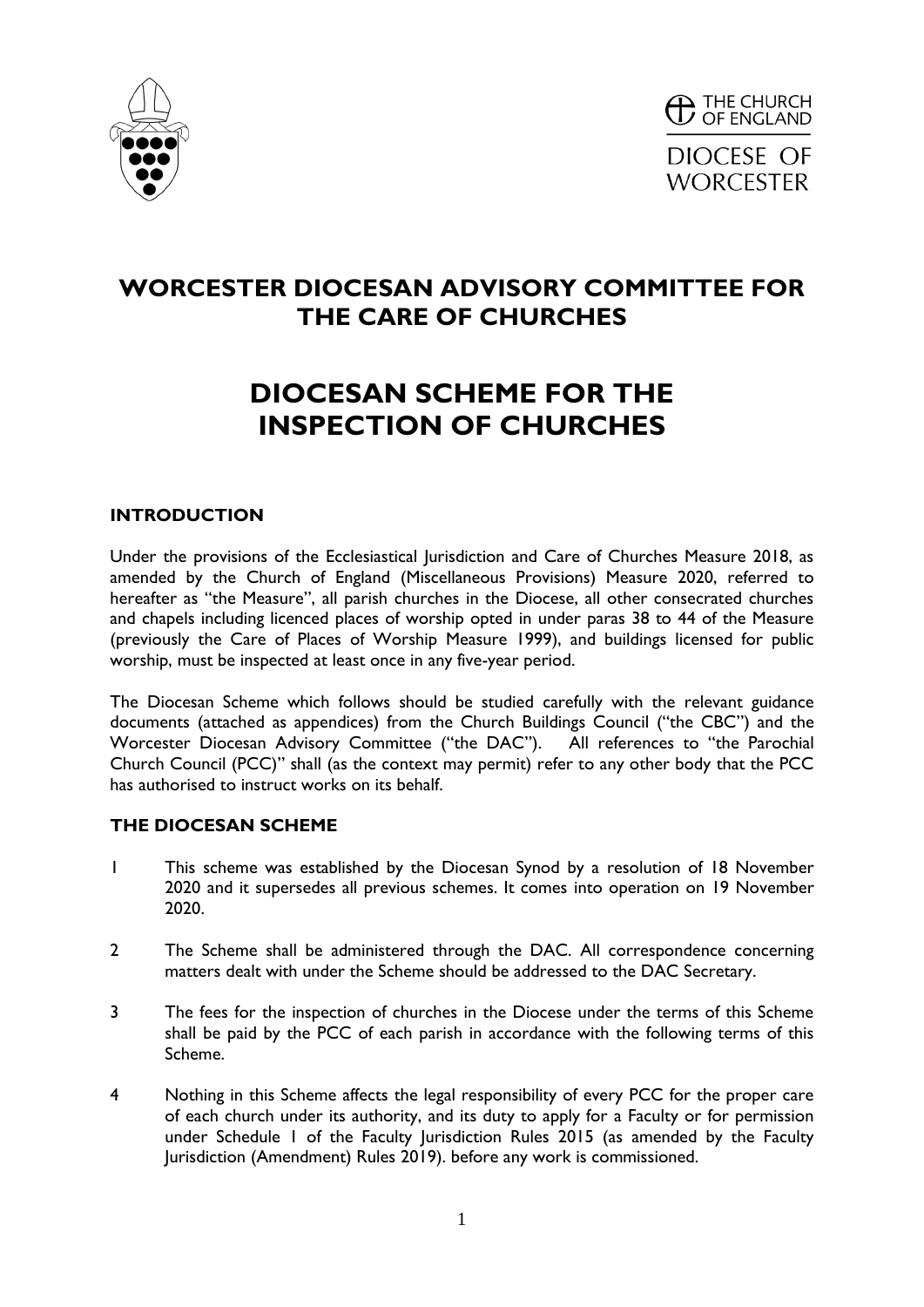5 All parish churches in the Diocese, as well as all other consecrated churches and chapels and buildings licensed for public worship, which are required to be inspected under The Measure, shall be inspected at least once in any five-year period ("the Quinquennial Inspection") under this Scheme. For the avoidance of doubt, where a Quinquennial Inspection has taken place under a previous Diocesan Scheme the five-year period shall commence from the date of that previous report.

#### **The scope and contents of the report**

- 6 The Quinquennial Inspection shall be completed in accordance with the current guidance of the CBC, and any subsequent interpretation of this guidance provided by the DAC. There is an interactive report template within the Church Heritage Record entry for each church. Alternatively, reports submitted in a similar digital format which is compliant with the Scheme and the accompanying CBC guidance will be accepted.
- 7 The structure and content of the Quinquennial Inspection Report shall follow the recommendations set out in Appendix A.
- 8 Each report shall contain the same standard information for each church as required by the DAC shown in Appendix A.
- 9 The report shall summarise the works needed in the following categories:
	- A: Urgent, requiring immediate attention
	- B: Requires attention within 12 months
	- C: Requires attention within the next  $12 24$  months
	- D: Requires attention within the quinquennial period
	- E: Desirable improvement with no timescale (as agreed with the PCC)

Any routine items of maintenance (including repairs) within these timescales may fall under Schedule 1 of the Faculty Jurisdiction Rules, ie. under List A or B, and the Inspector may indicate if they consider this to be the case. Formal confirmation should be sought from the DAC Secretary or the relevant Archdeacon prior to any works being undertaken.

10 Broad indicative costs within the bands set out in the CBC guidance and template for all such works will be given, to enable the PCC to understand the level of funding which is likely to be necessary if the works are undertaken promptly, recognising that delay often increases the costs substantially. When considering executing such works, PCCs are advised to get accurate costings from a Quantity Surveyor for large projects or obtain at least 3 quotes for the work as specified by their inspector.

Note: The bands currently are:

- 0: £Negligible or DIY
- $1:$   $\leq$   $\pounds$  2.000:
- 2: £2,000-£10,000;
- 3: £10,000-£30,000;
- 4: £30,000-£50,000;
- 5: £50,000-£250,000;
- 6:  $>£250,000$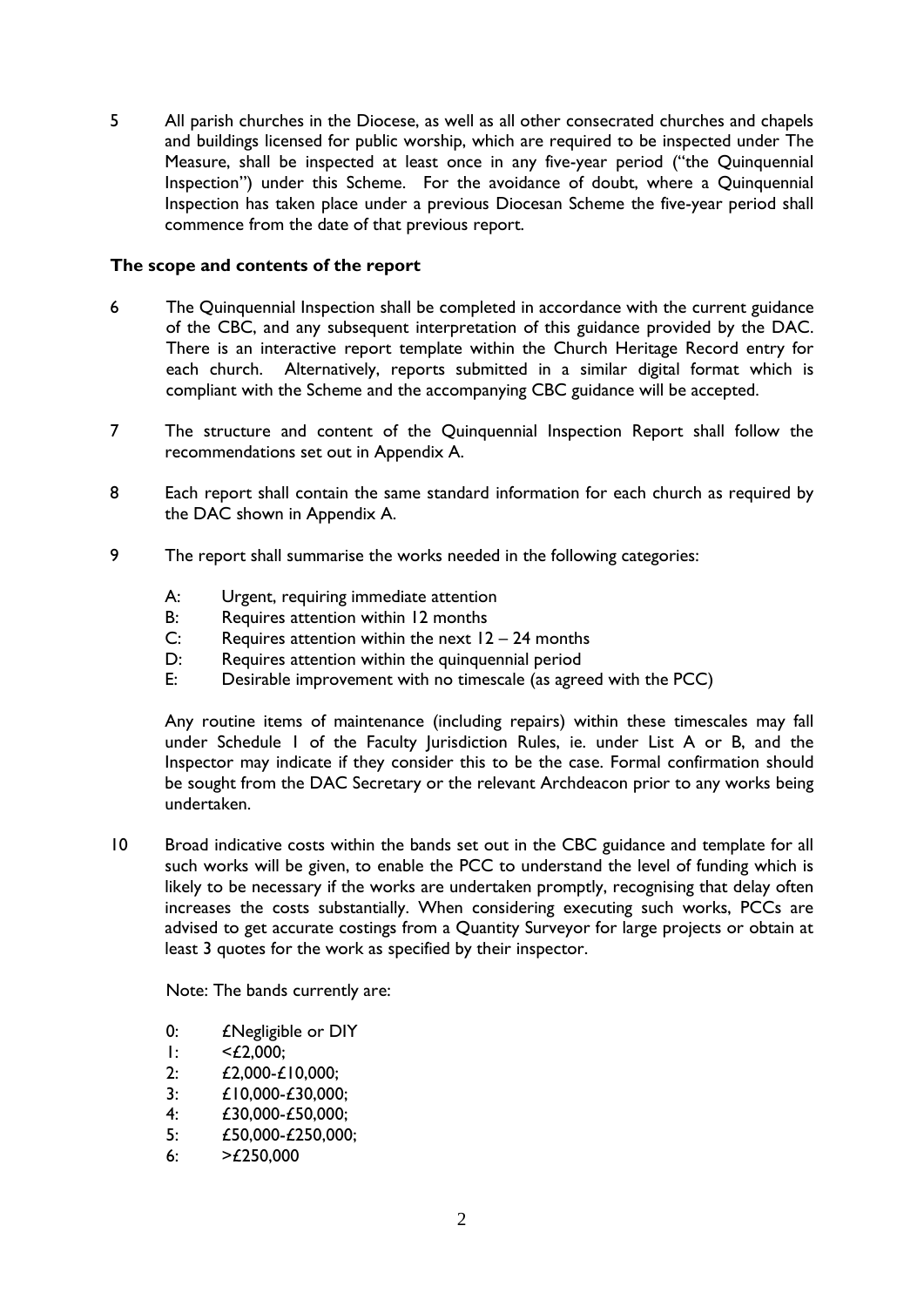Should an inspector wish to provide costs in more detail within the report then this will be agreeable. Should an inspector propose to submit a report without costs then this should be proposed to the PCC in the appointment process and be part of the submission to the DAC for formal advice, including the reasons for this proposal.

#### **Appointing and reviewing the Inspector**

- 11 Advice on appointing a new inspecting professional can be found in the CBC Guidance. The DAC Secretary holds a register with details of current and prospective Quinquennial Inspectors within the diocese but does not hold a list of Inspectors from which the PCC must select a professional.
- 12 The PCC should give due regard to the guidance of the CBC in respect of the suitability of their chosen inspector and obtain formal advice from the DAC, and pay due regard to said advice, on the suitability of their chosen inspector by writing to the DAC Secretary prior to making an appointment.
- 13 The DAC strongly encourages parishes to periodically review the appointment of their Quinquennial Inspector in a competitive tendering process, and the most appropriate time would be when the next inspection is due. Reviewing the appointment does not imply that the PCC must change their inspector, but offers the opportunity to reflect on whether the PCC is receiving good quality service and best value, and has a good relationship with the inspector.
- 14 Many parishes find that there is advantage in renewing an appointment, as an ongoing relationship with an experienced inspector who fully understands the building and its ongoing needs, and has a good relationship with the PCC and Churchwardens, is invaluable.

#### **Appointing for project work recommended in the report**

15 It is for the PCC to decide who to commission to undertake any project work identified in the report, for which a separate agreement would be needed. If the PCC wishes to carry out any publicly funded works which require tendering (over £10,000) under the supervision of the Inspector, it will need to be able to demonstrate that the Inspector was appointed or re-appointed (see 13 above) within the last 5 years through a competitive tendering process. The PCC should also ensure that the qualification requirements of any project professionals is met as required by possible grant giving bodies.

### **Duties and responsibilities of the PCC, Inspector, DAC and Archdeacon**

- 16 All Quinquennial Inspectors shall be responsible for entering into and maintaining adequate and appropriate Professional Indemnity Insurance cover, and shall provide written evidence thereof to the PCC and DAC.
- 17 A person who is appointed as a Quinquennial Inspector shall enter into agreement with the PCC of the church (or body acting on their behalf) which they are to inspect. The DAC Secretary can provide advice and template for appointment upon request.
- 18 Agreement of the fee to be charged, including the preparation and issue of the report shall be included in the contract between the PCC (the client) and the Quinquennial